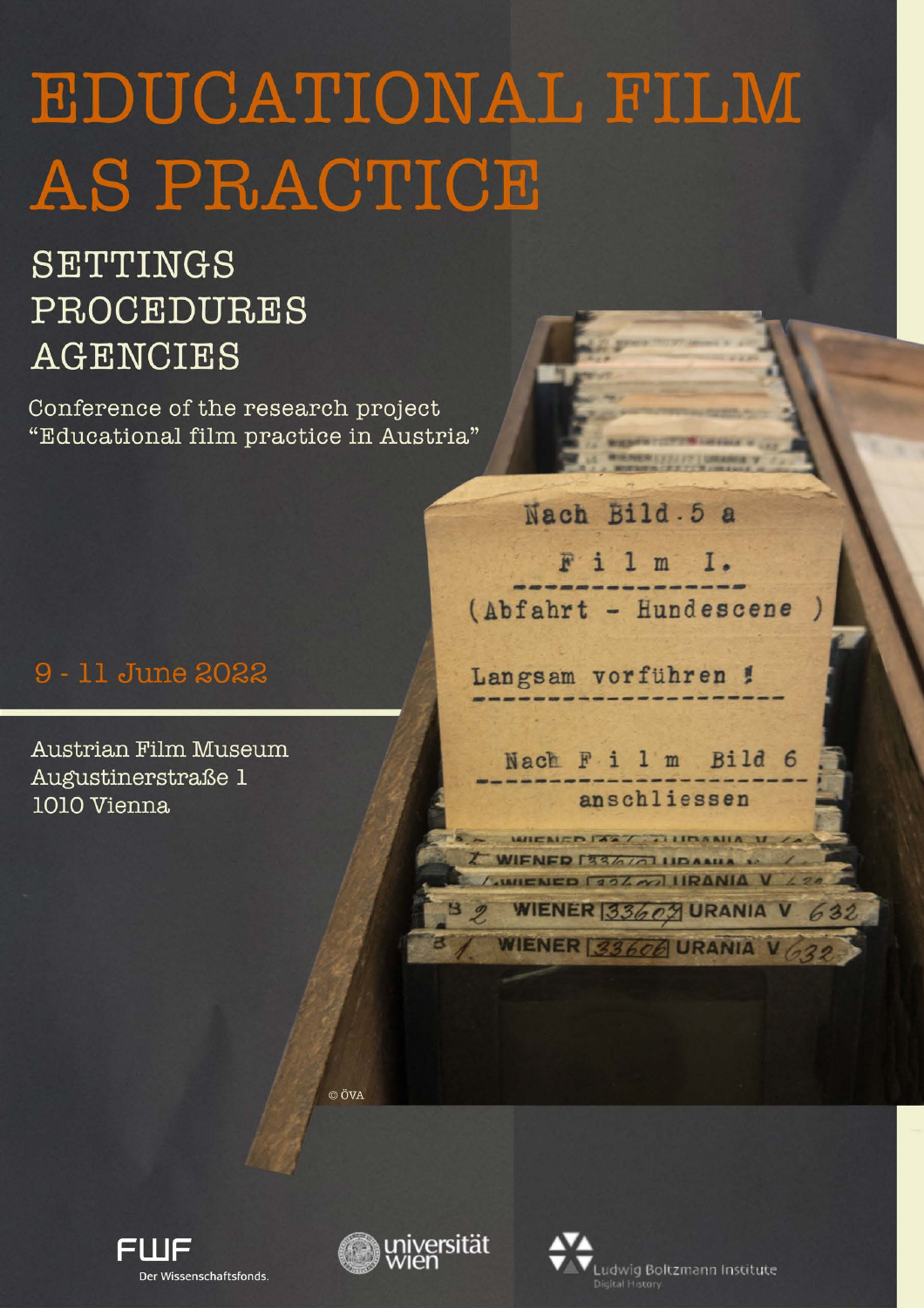### **Educational Film as Practice: Settings, Procedures, Agencies**

**Conference of the research project "Educational Film Practice in Austria"**

#### **Place**

Austrian Film Museum Augustinerstraße 1 1010 Wien

#### **Time**

Thursday, June 9<sup>th</sup> to Saturday, June 11<sup>th</sup>, 2022

#### **About**

This conference aims to present findings from the 20th-century history of educational film (school, university or popular education, consultation or vocational training) from the vantage point of film *practice*. Even more so than many other types of films, educational films were not supposed to be appreciated as self-contained artifacts. Whether in classrooms, lecture halls or makeshift sites of popular education, educational films were often made to be accompanied – by live lectures, slides, booklets, other films or film fragments – and embedded in lesson plans and participatory tasks. This matter of the screening *dispositif* is one of several ways in which the research of educational film foregrounds the notion of film *practice*. Another case in point are the specific regulations and institutional networks that structure the use of film in educational settings – specifically films aimed at primary and secondary education – and that negotiate the conditions on which the moving image has been accepted and promoted as a teaching aid. Finally, the concept of practice also highlights matters of agency: Writing about educational film as practice means grasping beyond a history of institutions and incorporating localized DIY efforts and 'deviant' uses of films and equipment in education.

#### **Program**

| <b>Austrian Film</b><br><b>Museum</b> | Thursday, 9 <sup>th</sup> June, 2022                                                             |
|---------------------------------------|--------------------------------------------------------------------------------------------------|
| 19:00                                 | Opening Screening<br>ON THE NATURE OF THINGS<br>(Presented by Christian Dewald and Vrääth Öhner) |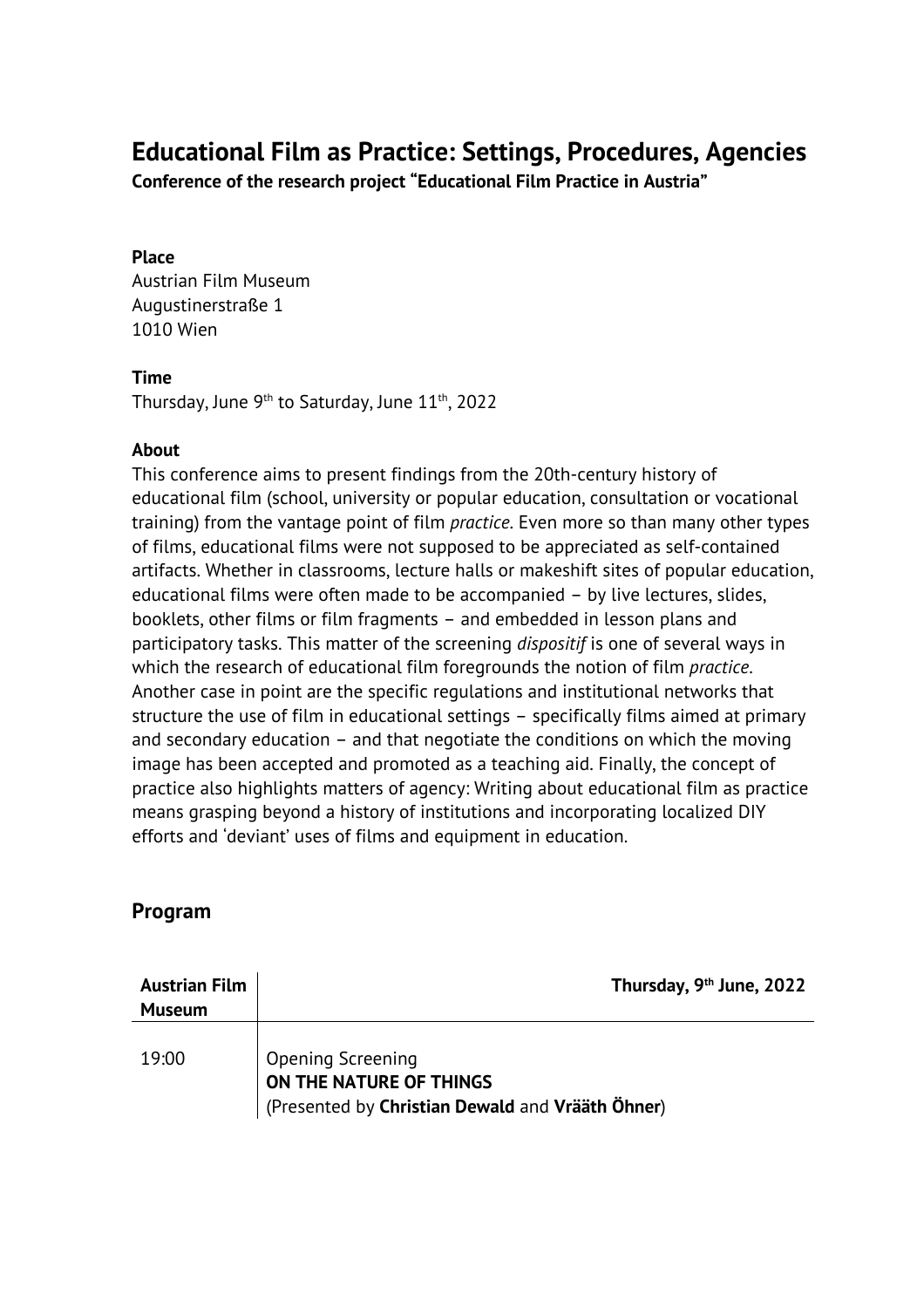| <b>Austrian Film</b><br><b>Museum</b> | Friday, June $10th$ , 2022                                                                                                                          |
|---------------------------------------|-----------------------------------------------------------------------------------------------------------------------------------------------------|
| 09:30                                 | Welcome and project presentation<br>(Katrin Pilz, Joachim Schätz, Marie-Noëlle Yazdanpanah)                                                         |
| 10:15-11:30                           | <b>SESSION 1</b><br>Moderated by Iris Fraueneder                                                                                                    |
|                                       | Nico de Klerk<br>Dismantling the Dispositif: Social Science Experiments in the<br>Classroom                                                         |
|                                       | Vrääth Öhner<br>Pointing to Issues. On the Educational Dispositif of the<br><b>Instructional Film</b>                                               |
| 11:30                                 | Coffee break                                                                                                                                        |
| 12:00-13:15                           | <b>SESSION 2</b><br>Moderated by Nico de Klerk                                                                                                      |
|                                       | Sophia Gräfe<br>"A Living Unity Between the Scientist, the Artist, and the Man-In-<br>the-Street:" Scientific Films for Social Progress at the ISFA |
|                                       | <b>Katrin Pilz</b><br>Anatomy - Animation - Audiovision: Medical Educational Films and<br>the State Scientific Film Institutes, 1945 to 1970        |
| 13:15                                 | Lunch break                                                                                                                                         |
| 14:15-16:15                           | <b>SESSION 3</b><br>Moderated by Marie-Noëlle Yazdanpanah<br>Guests bring films!<br>Kay Hoffmann, Anna Högner, Dimitrios Latsis                     |
|                                       |                                                                                                                                                     |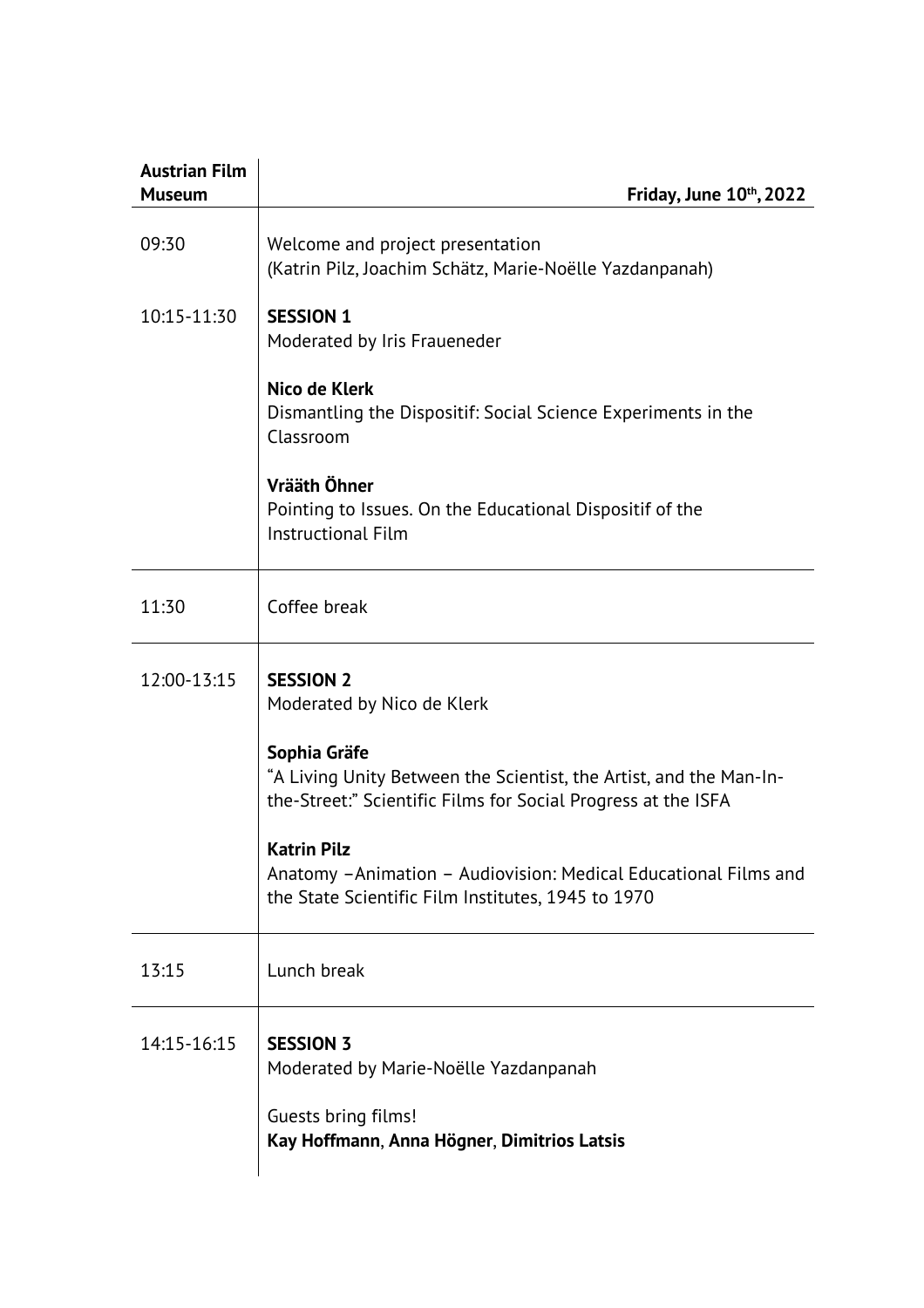| 16:15       | Coffee break                                                                                                                                                                                                                                                               |
|-------------|----------------------------------------------------------------------------------------------------------------------------------------------------------------------------------------------------------------------------------------------------------------------------|
| 16:45-18:00 | <b>SESSION 4</b><br>Moderated by Carina Lesky<br>Julia B. Köhne<br>Hallucination Overdose. Narcohypnosis Against 'Male Hysteria' in<br>US und UK Military Educational Films, 1943-46<br>Joachim Schätz<br>Learning to Take Advice. Tropes and Practices of Consultation in |
|             | the Austrian Ministry of Agriculture's educational film work                                                                                                                                                                                                               |

| <b>Austrian Film</b><br><b>Museum</b> | Saturday, June 11 <sup>th</sup> , 2022                                                                                                                                                                                                              |
|---------------------------------------|-----------------------------------------------------------------------------------------------------------------------------------------------------------------------------------------------------------------------------------------------------|
| 09:30-10:45                           | <b>SESSION 5</b><br>Moderated by Katrin Pilz<br>Katerina Loukopoulou<br>Projecting Creative Processes: Film and Art Education in Post-war<br><b>Britain</b><br><b>Christian Dewald</b><br>Wholeness and Nature. School Cinema and Reformed Pedagogy |
| 10:45                                 | Coffee break                                                                                                                                                                                                                                        |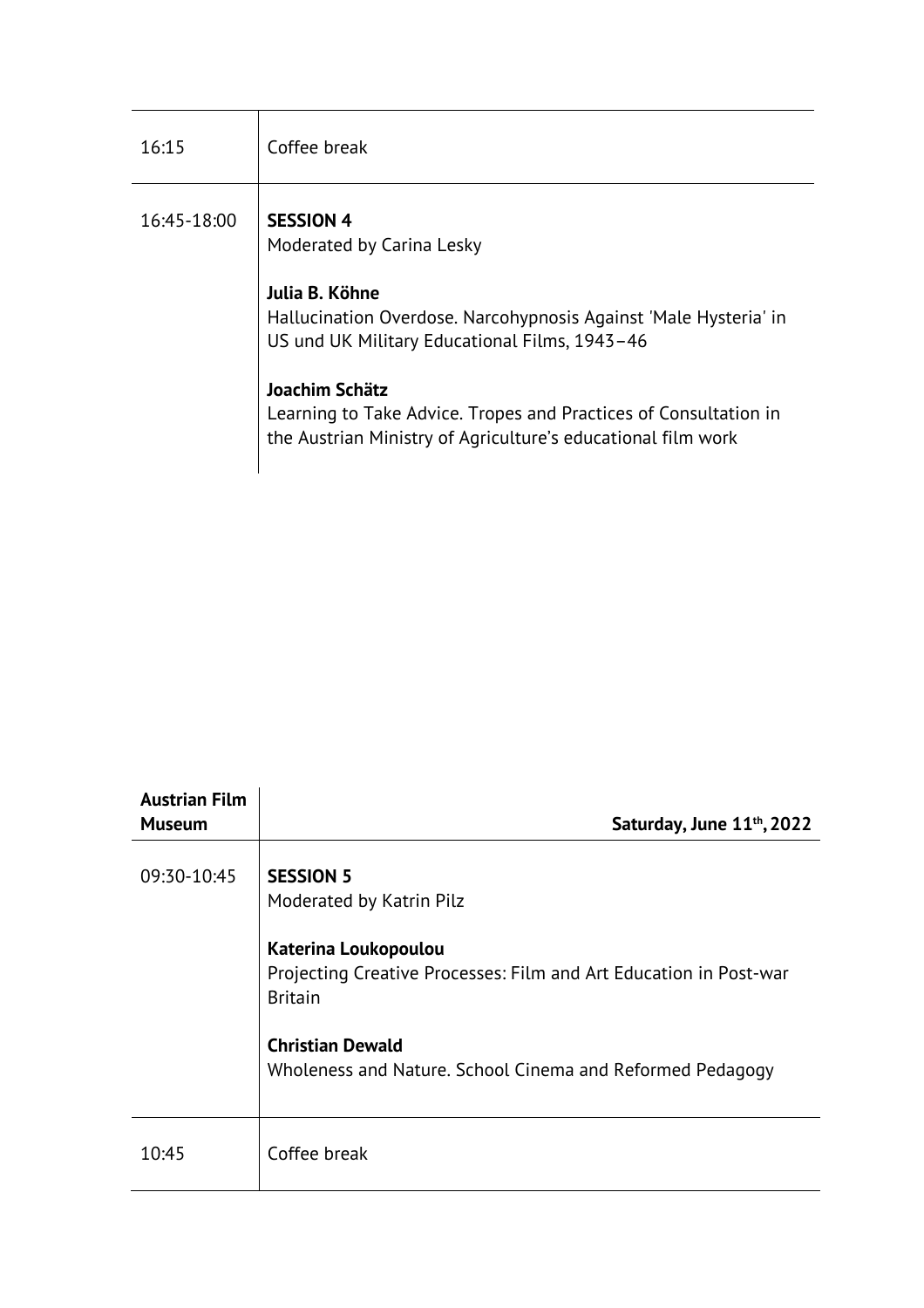| 11:15-12:30 | <b>SESSION 6</b><br>Moderated by Dimitrios Latsis                                                                                                         |
|-------------|-----------------------------------------------------------------------------------------------------------------------------------------------------------|
|             | <b>Nicholas Baer</b><br>The Weimar Anthropocene: Environmentalism and Educational Film<br>Practice in Early Twentieth-Century Germany                     |
|             | Marie-Noëlle Yazdanpanah<br>Through Ice and Snow. Alpinism in Educational Films in the 1920s<br>and 1930s                                                 |
| 12:30       | Lunch break                                                                                                                                               |
| 13:30-15:15 | <b>SESSION 7</b><br>Moderated by Joachim Schätz                                                                                                           |
|             | Screening and panel: Filming (in) class -Pupils' films from 1970<br>Christian Swertz, Fabian Tietke, Renée Winter, Vrääth Öhner                           |
| 15:15       | Coffee break                                                                                                                                              |
| 15:45-17:00 | <b>SESSION 8</b><br>Moderated by Kay Hoffmann                                                                                                             |
|             | Emil Stjernholm / Erik Florin Persson<br>A Film Company in Service of Society? Svensk Filmindustri and the<br><b>Fluid Boundaries of Educational Film</b> |
|             | Anja Sattelmacher<br>Rehearsing History: Educational Film Practices and Archival Orders<br>in the Early Federal Republic of Germany                       |
| 17:00       | End of conference: Wine and juice in the foyer                                                                                                            |